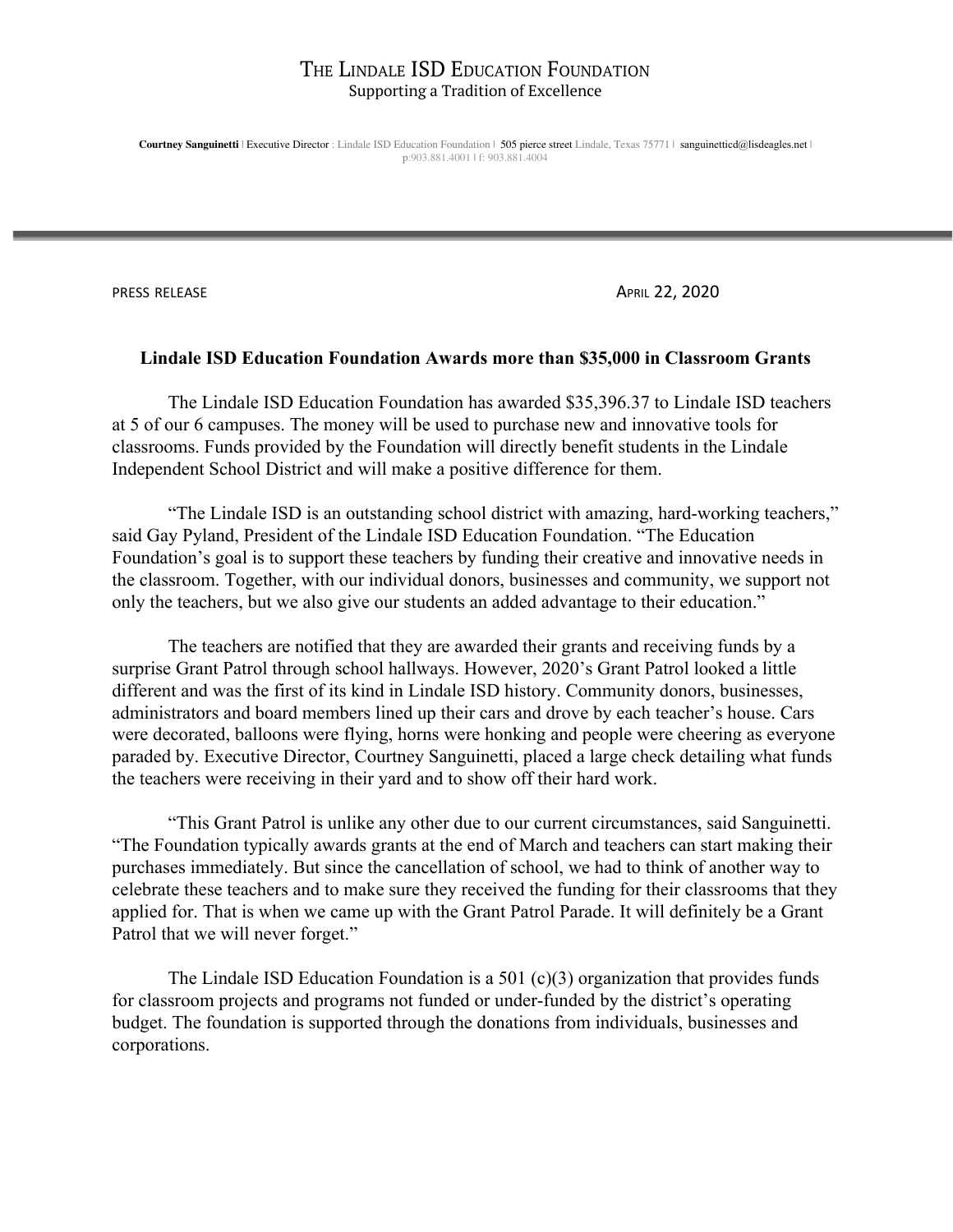**Courtney Sanguinetti** | Executive Director : Lindale ISD Education Foundation | 505 pierce street Lindale, Texas 75771 | sanguinetticd@lisdeagles.net | p:903.881.4001 | f: 903.881.4004

The Education Foundation began awarding grants in November 2009. Since the first grant cycle, the Foundation has awarded \$350,472.65 to LISD classrooms for more than 80 projects.

Grant applications are submitted to the foundation by LISD teachers and aides for projects or programs that go above the day-to-day curriculum and offer students an enriched and unique learning experience. Projects selected for funding are rated on a number of criteria including the innovation of the project.

"We are so thankful for our donors and the Lindale community who make all of this possible," said Sanguinetti. "These students deserve a chance to excel beyond the classroom and the projects funded by the Education Foundation help to do just that. Our teachers' dedication to our kids and school district is what makes LISD one of the best."

### **Spring 2020 projects receiving funds include:**

## **Education Foundation grant for \$6,448.80 to fund Kinders are Buzzing for Bee-Bots!**

Our kindergarteners learn best when they can be hands-on and build language and vocabulary skills when they collaborate. The purpose of "Kinders are Buzzing for Bee-Bots" is to integrate technology and 21st century skills in a way that allows them to explore, create, evaluate and collaborate within the classroom in a fun and engaging way. Bee-Bots will give our students the opportunity to participate in STEM activities while reinforcing and using academic skills they can learn in class.

# **Education Foundation grant for \$1,393.29 to fund Managing Emotions Through Mindfulness!**

Managing Emotions Through Mindfulness" will introduce 1-3 grade students to the practice of mindfulness using hands-on activities in a classroom environment during counselor lessons. Mindfulness helps develop attention and focus, empathy, kindness and compassion. Students being able to proactively manage difficult emotions instead of reacting negatively to daily demands is the purpose and goal.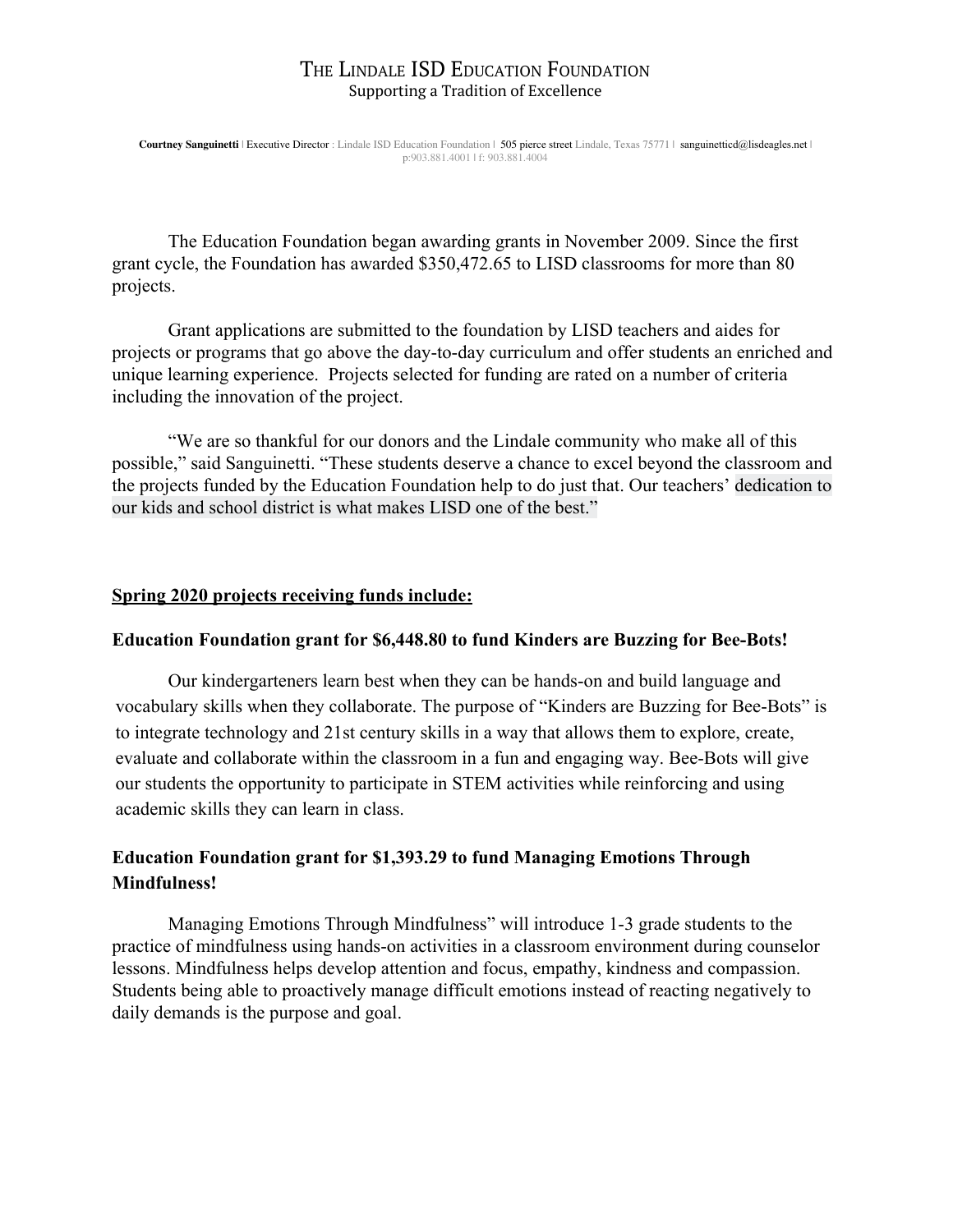**Courtney Sanguinetti** | Executive Director : Lindale ISD Education Foundation | 505 pierce street Lindale, Texas 75771 | sanguinetticd@lisdeagles.net | p:903.881.4001 | f: 903.881.4004

### **Education Foundation grant for \$7,391.72 to fund Math Engagement While Writing!**

This grant will help to implement thinking classrooms through collaborative learning. Many times upon entering a math classroom we see students in desks, heads down, silently working on math problems. What we often don't see is the thinking going on behind the problem. We have students who need to be differentiated and this grant would provide our 3rd grade teachers with a way to do just these things which leads students to perform better on STAAR tests and to be life-long thinkers. Each 3rd grade classroom will receive 6 laminate activity tables.

#### **Education Foundation grant for \$4,500 to fund Order Up, Osmo!**

The Osmo system combines tactile exploration with skills based games to actively engage students. Students are challenged to think creatively, work collaboratively and use subject knowledge to complete tasks. This project would give each first grade teacher enough Osmos to allow students to work in small groups, thereby ensuring that students are spending their independent work time truly engaged in a learning task. This is a kinesthetic approach to the development of reading, writing, math and technology skills.

### **Education Foundation grant for \$7,288.97 to fund The House That Built Me!**

The House That Built Me tiny home project is designed with one thing in mind, student achievement. What better way to incorporate multiple school subjects into one project for students to learn than by applying real-world, hands-on practice. Students will also gain experience in the trades of welding, construction technology, interior design, visual media and marketing all while applying principles in mathematics, physics, english and computer technology. Using cross-curricular instruction, the students involved with the planning, designing and fabrication of the project will learn what it takes to build a house, as well as build skill sets for their future careers.

#### **Education Foundation grant for \$4,868 to fund Practice Like a Pro!**

The purpose of this grant is to help our student-athletes improve their hitting by seeing instant feedback from this unit in a variety of settings. Whether in a batting cage or on the actual baseball field, players in both our high school program and in our summer camps will benefit from this tool. Rapsodo is designed to show data on a player's exit velocity, launch angle, direction, spin axis and other pieces of